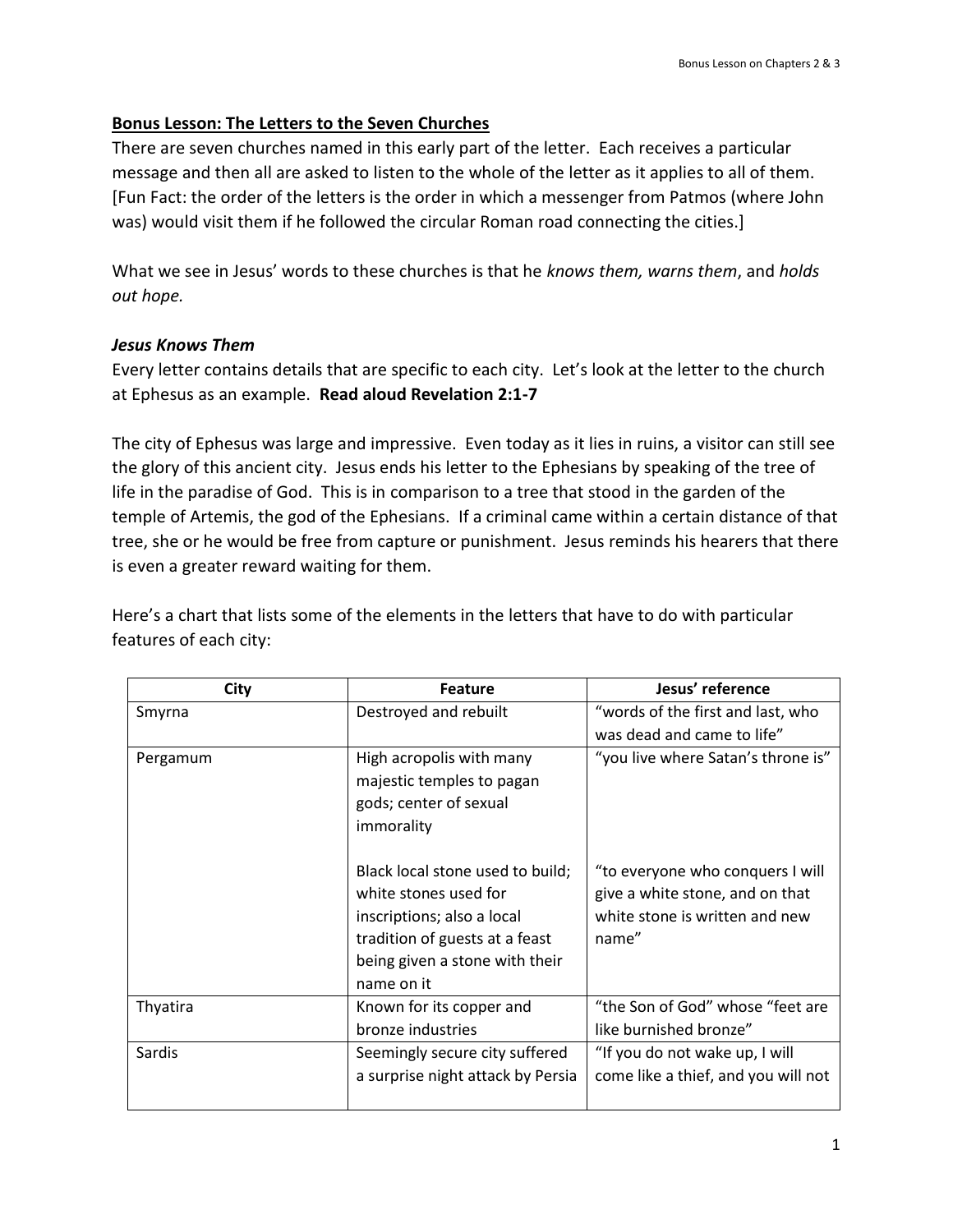|              |                                                                                                                                                                                                                                                                                        | know at what hour I will come to<br>you."                                                                                                                                       |
|--------------|----------------------------------------------------------------------------------------------------------------------------------------------------------------------------------------------------------------------------------------------------------------------------------------|---------------------------------------------------------------------------------------------------------------------------------------------------------------------------------|
|              | If a citizen was condemned to<br>death, some cities would blot<br>the person's name from the<br>official city register.                                                                                                                                                                | "I will not blot your name out of<br>the book of Life"                                                                                                                          |
| Philadelphia | Philly had frequent<br>earthquakes; a very bad one<br>happened 50 years before this<br>was written.                                                                                                                                                                                    | "Anyone who conquers, I will<br>make them a pillar in the temple<br>of my God. They will never go<br>out of it again."                                                          |
| Laodicea     | Two rivers flowed into<br>Laodicea: a hot spring flowed<br>from Hierapolis and a cold river<br>from Colosse. But the water in<br>Laodicea was lukewarm and<br>undrinkable.                                                                                                             | "I know your works; you are<br>neither cold nor hot. I wish that<br>you were either cold or hot. So,<br>because you are lukewarm I<br>am about to spit you out of my<br>mouth." |
|              | Laodicea was wealthy: the<br>banking center of the region,<br>the place of a famous medical<br>school (that specialized in eye<br>care), and a supplier of famous<br>black wool. It refused help after<br>a major earthquake, saying that<br>it was rich enough to care for<br>itself. | "For you say, 'I am rich, I have<br>prospered, and I need nothing.'<br>You do not realize that you are<br>wretched, pitiable, poor, blind<br>and naked."                        |

## *Jesus Warns Them*

In each letter, Jesus warns them about particular threats. Some threats are internal to the church and its members—arrogance, laziness, losing their passion for the Lord, or the fear of suffering. Some threats are external: a "Jezebel," the Nicolaitans, Jewish leaders who are trying to squash the movement, or the pagans they live among.

Every threat is real and needs to be taken seriously. The stakes are high and there is no time for messing about. They need to get their lives in order.

Each of these encouragements and warnings is given to each church as a whole. No one gets to opt out. Everyone owns what is happening in the church, even if an individual person may not be participating in the problem. Every church is addressed corporately, reminding us that we are all responsible for each other.